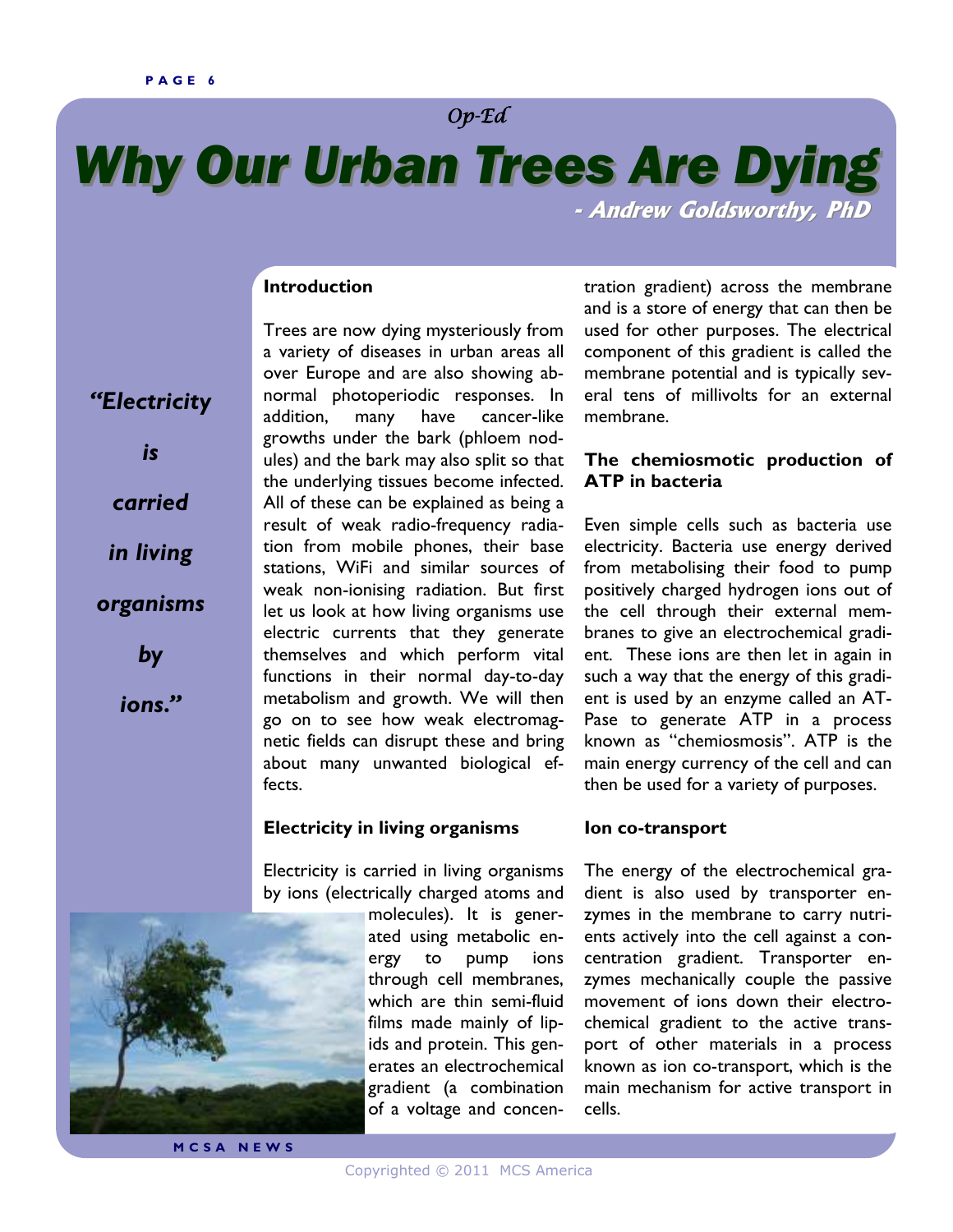#### **The situation in higher plants**

*"Cell polarity makes one end of a cell different to the other and is determined electrically."*  Higher plants get most of their ATP from their mitochondria, which oxidise food materials in the dark, and from photosynthesising chloroplasts in the light. These organelles were derived from bacteria over a billion years ago, when they were engulfed by and then lived symbiotically with the precursors of animal and plant cells. They still make ATP electrically by chemiosmosis like the original free-living bacteria, but they make some of this ATP available to the plant (or animal) cell.

Plant cells use some of this ATP to pump hydrogen ions out through their own external membranes to give a second electrochemical gradient, which can be used for the active transport of nutrients and other materials into or out of the cell by ion co-transport. It follows that the efficiency of these processes depends on the insulating properties of the cell membrane. If electromagnetic fields make it leak, the energy available to the cell will be reduced and it will not function or grow so well.

# **Cell polarity**

The membrane potential also helps to



generate a voltage between the apex and base of the cell, which gives rise to physiological cell polarity. Cell polarity makes one end of a cell different to the other and is determined electrically. For example, in a

tip-growing cell, positive ions are pumped out over most of the cell surface to generate the membrane potential, but are let back in again, mostly at the growing tip, which has the greatest demand for energy. This makes the outside of the cell at the tip slightly negative to the outside of the rest of the cell. This is the trans-cellular potential, which is measured as the voltage between the tip and base of the cell. It is typically about one millivolt, but is enough to move differently charged materials electrophoretically to different places along the cell's axis. This makes the two ends of the cell physiologically different and helps to create and maintain cell polarity.

#### **Polarity in tissues**

When polar cells divide, the daughter cells usually retain the same polarity so that, if they give rise to a column of cells, such as in the trunk of a tree, the daughter cells are electrically in series so that their voltages add up. By placing electrodes at different levels up the tree trunk we can measure relatively large voltages that correspond to the sum of the voltages generated by the intervening cells.

However, it isn't quite as simple as this because of the complex structure of the tree. For example, the cambium gives rise to horizontal columns of cells as it divides to increase the girth of the tree. Also, there may be variable voltages between different parts of the tree as their cells use ion currents to absorb nutrients. Nevertheless, the voltages that we measure between different parts of the tree are a reasonable measure of its physiological activity. I will say more about this later.

**M C S A N E W S**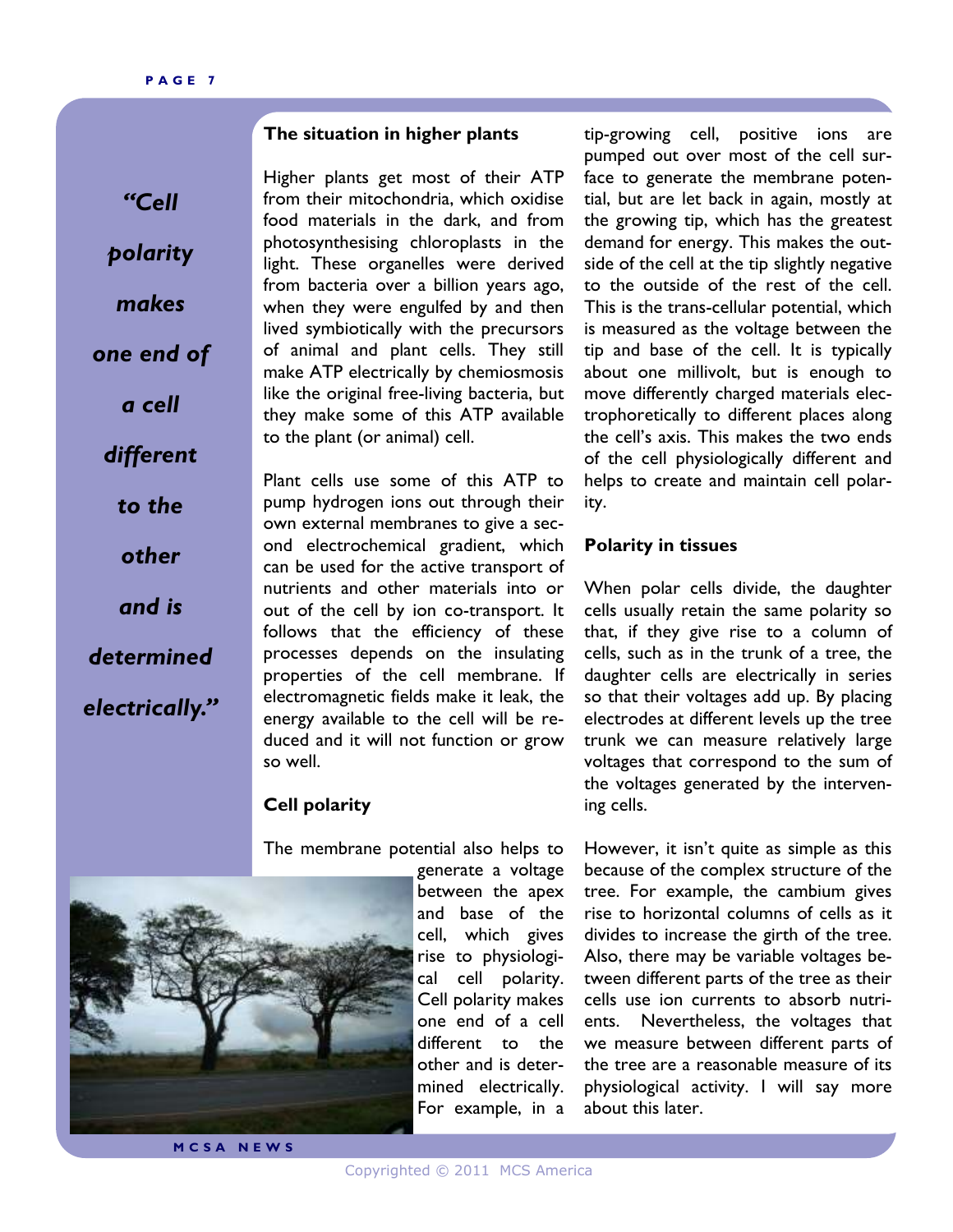

#### **Cell membranes**

As we have seen, plants make extensive use of direct currents (DC) for a variety of purposes, but they do not use alternating currents (AC). In fact, artificially applied alternating currents are harmful. Suzanne Bawin and her co-workers discovered this in the 1970s when they found that weak electromagnetic fields could remove calcium ions from the cell membranes of animal brain tissue. These calcium ions are important because they are positively charged and help to bind together the negatively charged molecules that make up most of the membrane, rather like cement binds together the bricks in a wall. If some of these calcium ions are removed by alternating fields, the membranes will be weakened, become more inclined to leak, and this can produce a variety of biological effects.

One of the effects is to partially short-circuit the membrane potentials of individual cells. This would make the production and use of its energy less efficient, leading to poor growth and loss of vigour. Also, by its likely effect in reducing the trans-cellular potentials, it could disrupt the orderly polar growth of tissues and lead to the production of disorganised cancer-like structures.

However, the most serious effect is on the leakage of materials from lysosomes (in animals) and vacuoles (in plants), both of which contain toxic materials and digestive enzymes normally used to digest and recycle waste. These enzymes include DNase, which destroys

DNA, and it has already been shown many times in animal tissue cultures that just a few hours exposure to mobile phone radiation can shatter their DNA into fragments. This could lead to mutations, loss of cellular function and possible cell death. The same may be true for plants and trees.

#### **Weak alternating fields are more effective than strong ones**

When people tried to measure the field strengths that released calcium from cell membranes, they discovered that it occurred only within narrow ranges of signal strengths (amplitude windows) above and below which there was little or no effect.

We can explain this with a simple analogy. Imagine trying to harvest ripe apples by shaking the tree. If you do not shake hard enough, nothing happens. If you shake very hard, all the apples fall off. But somewhere between the two, if you shake it with just the right strength (amplitude of shaking) only the ripe ones fall off.

Now let us apply this to cell membranes, which are made of negatively charged components bound together by positively charged ions, of which calcium with its double positive charge is the most important. There are also other ions such as potassium with only one positive charge, but these are less effective. When an alternating field is applied across the membrane it tries to vibrate in time with the field, with the negative membrane components moving in one direction and their positive ions trying to move in the other. If the field is very weak, nothing much happens. If it is very strong, all the ions bounce on and off the membrane in time with the field and there is no overall change in the balance of the ions involved. However, somewhere between the two, there is an "amplitude window" where the field is only strong enough to remove the calcium ions because of their double charge. Their place is then taken by less affected ions with only a single charge, such as potassium. As a result, more and more calcium is removed with each cycle of the alternating field until the membrane is weakened sufficiently to leak and produce a biological effect.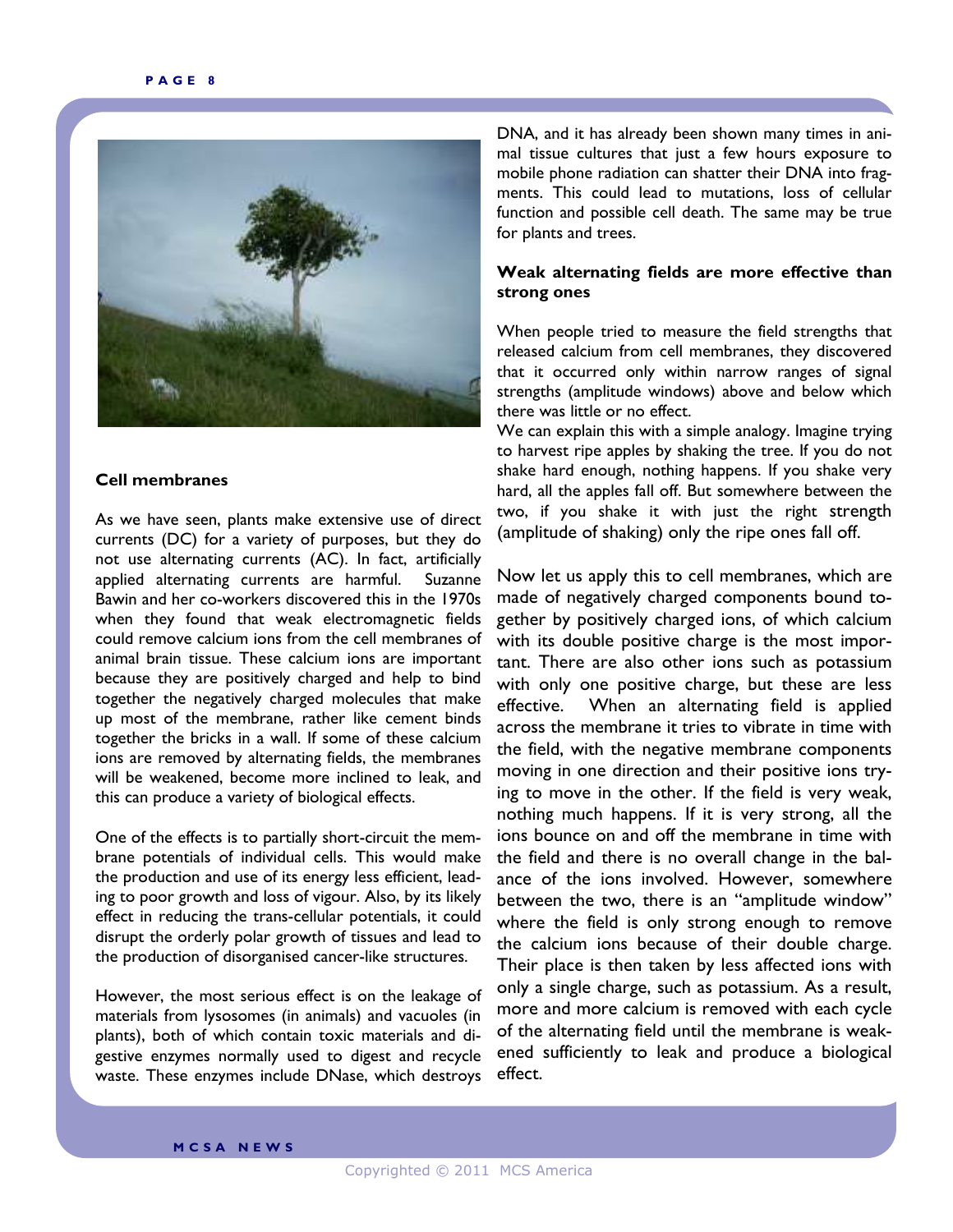# **Evidence from the biological effects of "electronically" conditioned water**

Electronic water conditioners are now widely used to remove lime scale from plumbing. They change the physico-chemical properties of water

and impurities in it to make it more attractive to calcium ions and enable it to remove the lime-scale. They work by applying very weak pulsed electromagnetic fields to the water from antennas wound around the supply pipe. We used it to test the hypothesis that it could produce biological effects similar to the direct application of electromagnetic fields by removing calcium from cell membranes.



quite common with direct exposure to electromagnetic fields. Short exposures seem to stimulate growth but longer exposures inhibit it. This could be what is happening to our trees to cause bark crack and phloem nodules.

# **Cracks in the bark**

If growth is initially stimulated by electromagnetic fields, then we might expect the tissues that are already programmed to grow to respond first. These would include the cells of the cambium, which normally divide to increase the girth of the tree. If this were too rapid, it could cause the bark to split and the

After conducting many experiments on both yeast and higher plant seedlings, we concluded that it really does produce similar biological effects. However, exactly what happened depended on the time for which the water had been conditioned. Irrigation with water conditioned for less than half a minute stimulated the germination and growth of wheat seeds, but the growth stimulation did not last long and the untreated controls soon caught up. However, water conditioned for longer inhibited growth from the outset. A possible explanation for this is that the weakly conditioned water (conditioned for less than half a minute) causes minor damage to cell membranes, which activates repair mechanisms, including the synthesis of enzymes and materials normally needed for growth. However this can only occur for a limited time because the resources needed become exhausted, the growth stimulation stops and the untreated controls catch up. Arguably, the more strongly conditioned water does so much damage that the initial growth stimulation does not occur and we see only the inhibition. This dual effect is

cracks could then become infected. So this extra growth may not necessarily be a good thing.

#### **Phloem nodules**

These can be explained by using what we know about plant tissue cultures. These are usually made by putting pieces of plant onto a nutrient medium containing high concentrations of growth hormones. This makes them produce large amounts of undifferentiated callus, which can grow indefinitely so long as the hormone supply is maintained. If the hormone concentration is reduced by placing the callus on a medium with less hormone, it may differentiate to give something that looks like phloem nodules, having what looks like vascular tissue surrounded by callus. Could this be happening to the trees? If the electromagnetic growth stimulation involves the production of extra growth hormones, this could stimulate the production of undifferentiated callus in the phloem to form "cancer-like" growths. When the rapid growth stage subsides, less hormone is available and the callus differentiates to form the central vascular tissue characteristic of phloem nodules.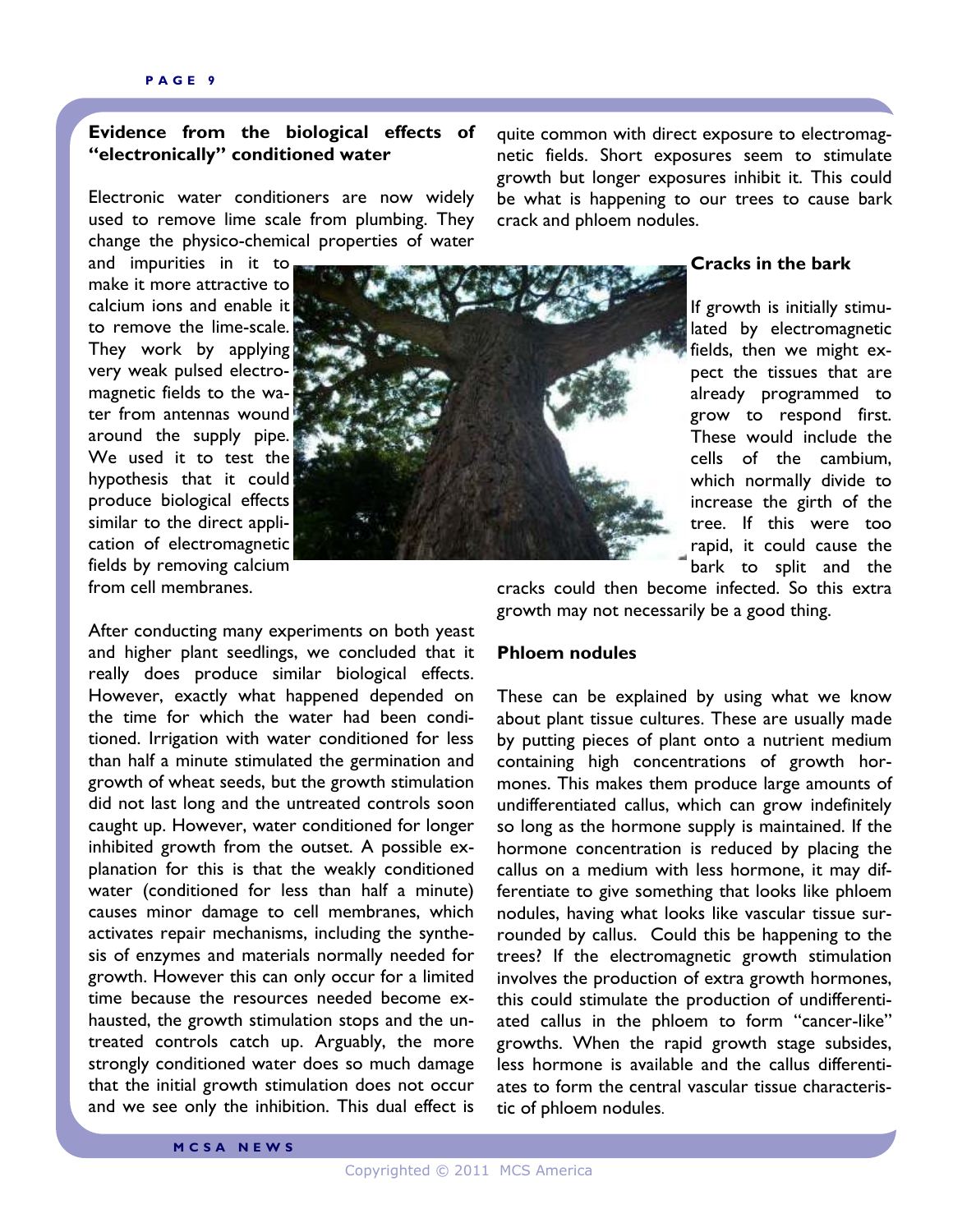# **The biological clock**

Every living cell in plants and animals has a normally accurate clock mechanism that enables it to tell the time of day so that it can anticipate the arrival of dawn and dusk. It is needed because different enzymes are required during the day to

those needed at night. Because enzymes take some time to make, their synthesis must start well before they are needed. The biological clock is therefore like an alarm clock that tells the cell to get ready for its day's work before dawn. As a result, many metabolic processes are coupled to the clock mechanism in prefer-



ence to the actual change between day and night. This gives rise to circadian rhythms for these processes which can often continue indefinitely, approximately every 24-hours, even under constant conditions.

#### **Radio-frequency radiation interferes with the biological clock**

Unfortunately, these circadian rhythms are seriously disrupted by radio frequency electromagnetic radiation. We have seen this happen with the electrical potentials measured in trees at Alphen aan den Rijn and Wageningen. The potentials (which are a measure of physiological activity) followed a 24-hour cycle but faded out in a matter of weeks when radio frequency radiation was applied from a WiFi access point. This is bad news since it means that anything controlled by the clock can never work at peak activity under these circumstances.

One of the most important things controlled by the biological clock is the immune system. The immune system requires quite a lot of energy. In plants, it is normally programmed to become active just before the clock "thinks" it should be day

(the subjective day) during which there is normally spare energy available from photosynthesis. In animals, the immune system works best in the subjective night, when the lack of physical activity during sleep normally makes more spare energy available. However, in either case, if the clock is not functioning properly due to electromagnetic radiation, then

> at no time will the immune system be functioning at maximum activity and the tree or animal will become more susceptible to a whole range of diseases to which it might otherwise be resistant.

# **Cryptochrome and the biological clock**

The effect of radio frequency

radiation on the biological clock is probably due to its effects on the pigment cryptochrome, which is an essential part of the clock. Cryptochrome is affected by radio waves because it works by shuffling electrons between two free radicals. Free radicals are magnetic, and this shuffling of electrons between them is affected by both permanent magnetic fields and radio frequency fields. The frequencies responsible are lower than those of microwaves, but can be generated when microwaves are modulated to carry information or speech.

This effect on cryptochrome was first discovered by Ritz and his co-workers in 2004 in birds (robins) that use its sensitivity to permanent magnetic fields to navigate using the Earth's magnetic field. They found that the birds became unable to orient themselves for navigation when exposed to a wide range of radio frequencies. If this is true for animal navigation, it is probably also true for its role in timekeeping and circadian rhythms will also be disrupted. We have already seen this in human beings. People living too close to mobile phone masts frequently report poor sleep at night and tiredness during the day, probably because their circadian sleep/wake cycle has been either disrupted or its amplitude reduced, just as we have seen in our trees.